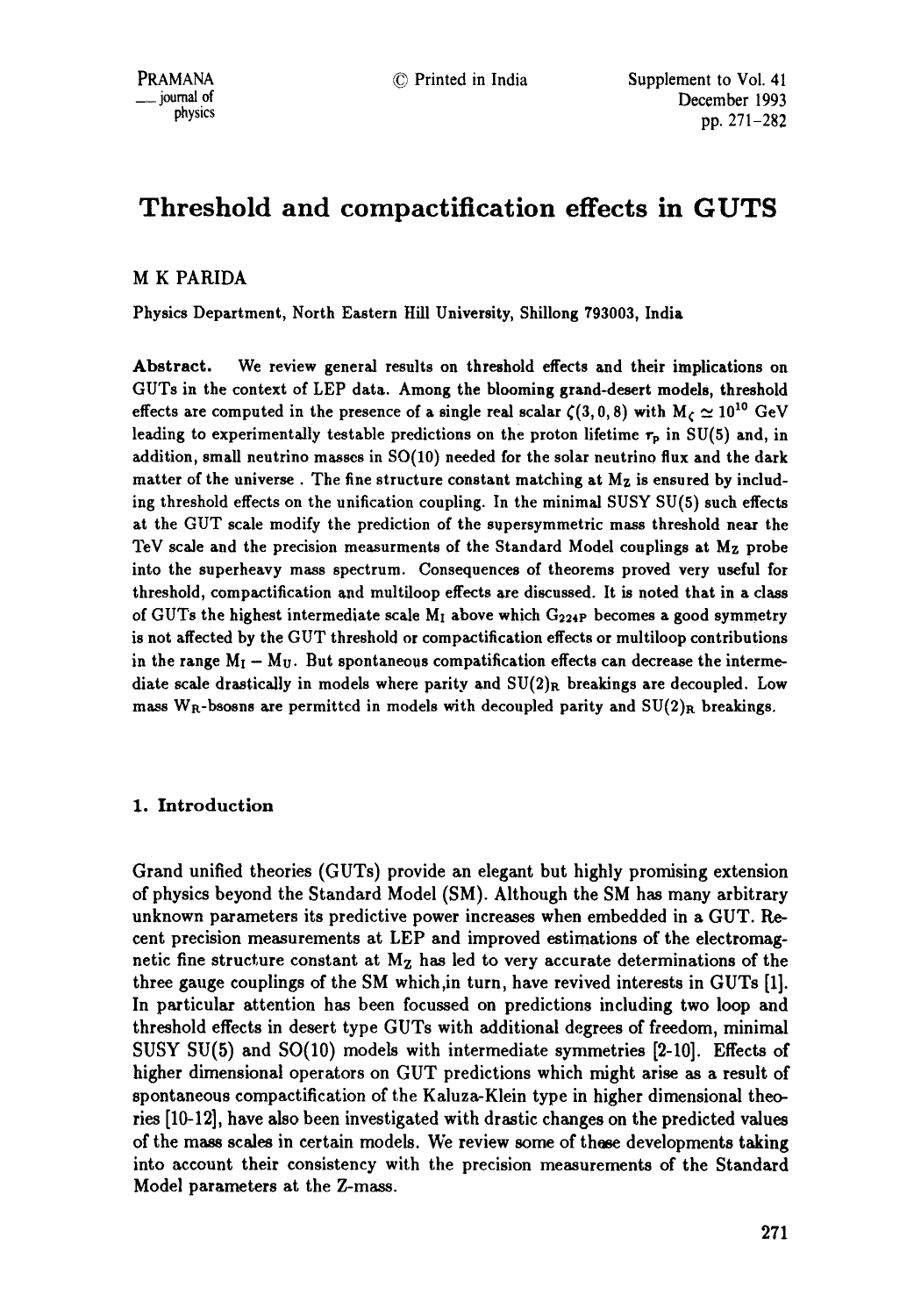# 2. Threshold effects

The matching fuction  $\lambda_i(\mu)$  for  $\mu \simeq M_U$  modify the boundary condition in the following manner [13-15].

(A) Without SUSy

$$
\frac{1}{\alpha_{i}(\mu)} = \frac{1}{\alpha_{G}(\mu)} - \frac{\lambda_{i}(\mu)}{12\pi},
$$
\n
$$
\lambda_{i}(\mu) = \text{Tr}(t_{iv}^{2}) - 21 \text{ Tr}\left(t_{iv}^{2} \ln \frac{M_{i}^{v}}{\mu}\right) + \text{Tr}\left(t_{is}^{2} \Lambda_{e} \ln \frac{M_{i}^{s}}{\mu}\right)
$$
\n
$$
+ 8 \text{ Tr}\left(t_{ir}^{2} \ln \frac{M_{i}^{F}}{\mu}\right).
$$

**(B)** 

$$
\frac{1}{\alpha_{i}(\mu)} = \frac{1}{\alpha_{G}(\mu)} - \frac{\lambda_{i}(\mu)}{12\pi},
$$
\n
$$
\lambda_{i}(\mu) = -2 \operatorname{Tr} \left( t_{iv}^{2} \ln \frac{M_{i}^{v}}{\mu} \right) + \operatorname{Tr} \left( t_{is}^{2} \Lambda_{s} \ln \frac{M_{i}^{s}}{\mu} \right) + \operatorname{Tr} \left( t_{iF}^{2} \ln \frac{M_{i}^{F}}{\mu} \right).
$$

Here  $\alpha_G = GUT$  coupling constant =  $g^2_G/4\pi$ , i = gauge group index = Y, 2L, 3C when GUT  $\rightarrow$  SM;  $(M_i^v, M_i^s, M_i^F)$  = masses of superheavy vector bosons (v), scalar (s) and fermion (F) if any in the theory;  $(t_{iv}, t_{is}, t_{if}) =$  generators in the representation of superheavy vector bosons (v), scalar (s) and fermion (F) and  $\Lambda_{\rm s}$  $=$  projection operator that removes the would be goldstone bosons from the scalar represetation.

Physically threshold effects arise from the modification of light-gauge boson propagators in the effective theory due to the superheavy gauge bosons, scalars, or fermions in the loop. For example when  $SM(5) \rightarrow SM$ , i runs over 12 light gaugeboson indices of SM whereas M<sup>y</sup> stand for the masses of  $X^{\pm \frac{4}{3}}$  and  $Y^{\pm \frac{1}{3}}$  gauge bosons. M<sup>\*</sup> are the superheavy Higgs scalar masses in 24 and  $5$  of SU(5). We will discuss threshold effects in the particular cases of the following four classes of models.

I. GUT 
$$
\xrightarrow{M_U}
$$
 (A, B, C...)  $\xrightarrow{M_c}$  SM  $\xrightarrow{M_W}$  U(1)<sub>em</sub> x SU(3)<sub>C</sub>

This is the case where the grand desert blooms with new degrees of freedom A, B, C,  $\dots$  [1,16,17]. In particular, the most economic model with a single scalar  $(3,0,8)$ in the grand desert [8] which we call a colourful bloom in the grand desert will be reviewed in the context of  $SU(5)$  and  $SO(10)$  with threshold effects.

II. Minimal Supersymmetric Standard Model (MSSM) embedded in SU(5)

$$
SU(5) \times SUSY \quad \xrightarrow{\mathbf{M}_{\mathrm{U}}} \quad SM \times SUSY \quad \xrightarrow{\mathbf{M}_{\mathrm{S}}} \quad SM \quad \xrightarrow{\mathbf{M}_{\mathrm{W}}} \quad U(1)_{\mathrm{em}} \times SU(3)_{\mathrm{C}} \; (\simeq G_{13})
$$

This model has been investigated by a number of authors [1,2,18-21].

**272 Pramana- J. Phys., Supplement Issue, 1993**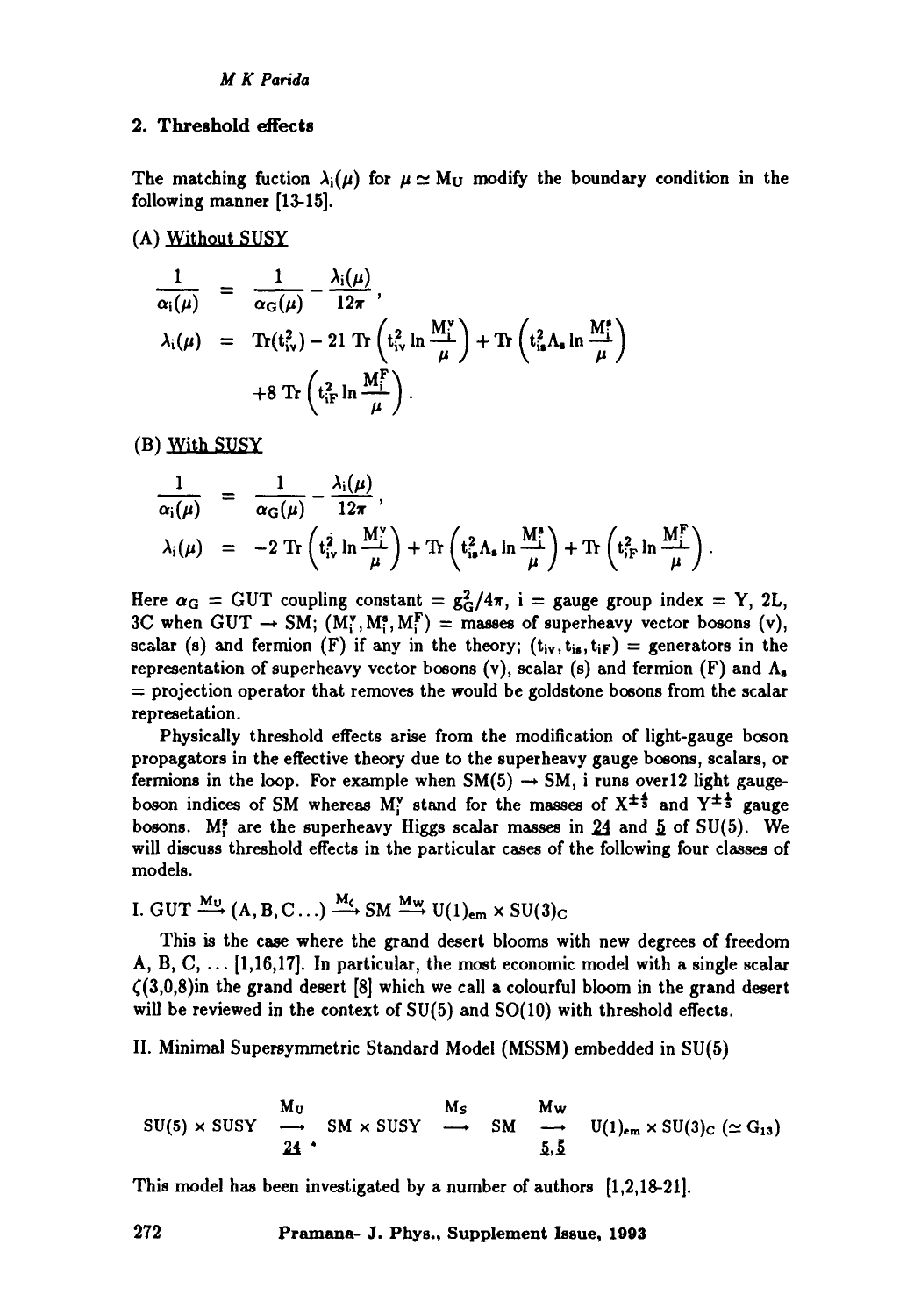III. SO(10) 
$$
\longrightarrow
$$
  $G_{2213P}$   $\longrightarrow$   $M_R$   $M_R$   
210  $210$   $126$   $10$ 

Here  $G_{2213P} = SU(2)_L \times SU(2)_R \times U(1)_{B-L} \times SU(3)_C \times P$ . Threshold effects in III& IV have been recently carried out by Parida et al [22]. These effects in SO(10) with  $G_{2213}$  or  $G_{2214}$  intermediate symmetry with decoupled parity (P) and  $SU(2)_R$  breakings [23,24] have been carried out by Mohapatra and Parida [7].

IV. SO(10) 
$$
\xrightarrow{\mathbf{M_U}}
$$
  $\mathbf{G_{224P}}$   $\xrightarrow{\mathbf{M_C}}$   $\mathbf{S_M}$   $\xrightarrow{\mathbf{M_W}}$   $\mathbf{G_{13}}$   
54  $126$   $10$ 

Here  $G_{224P} = SU(2)_L \times SU(2)_R \times SU(4)_C \times P$  (P=Parity) is the left-right symmetric Pati-Salam gauge group. This belongs to the class of models where two recent theorems on vanishig GUT-threshold effects, compactification effects and multiloop radiative corrections for  $\mu = M_C - M_U$  on  $\sin^2 \theta_W$  are valid [9,10].

The renormalisation group equations (RGEs) are  
\n(a) 
$$
\mu = M_Z - M_{th} (= M_S, M_C, M_R, M_C)
$$
  
\n $\mu \frac{\partial g_i}{\partial \mu} = \frac{a_i g_i^3}{16\pi^2} + \frac{1}{(16\pi^2)^2} \sum b_{ij} g_i^3 g_j^2$   
\n(b)  $\mu = M_{th} - M_U$   
\n $\mu \frac{\partial g_i}{\partial \mu} = \frac{a_i g_i^3}{16\pi^2} + \frac{1}{(16\pi^2)^2} \sum b'_{ij} g_i^3 g_j^2$ 

The combinations of the gauge couplings  $\alpha^{-1}(M_Z) - \frac{8}{3}\alpha^{-1}(M_Z)$  and  $\alpha^{-1}(M_Z) - \frac{8}{3}$  $\alpha_3^{-1}(M_Z)$  give two equations for the cases I-IV whose solutions give analytic expressions for  $\ln \frac{M\mu}{M\pi}$  and  $\ln \frac{M\mu}{M\pi}$ . The RGEs for  $\alpha^{-1}(M_Z)=\frac{9}{3}\alpha_1^{-1}(M_Z)+\alpha_2^{-1}(M_Z)$ yields threshold effects on  $\alpha_{\rm G}^{-1}$  [25]. In model I, we obtain

$$
\ln \frac{M_U}{M_Z} = \frac{16\pi}{187\alpha} \left( \frac{7}{8} - \frac{10\alpha}{3\alpha_s} + \sin^2 \theta_W \right) + \n\frac{5}{187} \left( \frac{8}{3} (P_3^c + P_3^U) - \frac{3}{2} (P_2^c + P_2^U) - \frac{7}{6} (P_1^c + P_1^U) \right) + \n\frac{5}{3366} (7\lambda_1 + 9\lambda_2 - 16\lambda_3), \n\ln \frac{M_C}{M_Z} = \frac{4\pi}{187\alpha} \left( 15 - \frac{23\alpha}{\alpha_s} + 63 \sin^2 \theta_W \right) + \n\frac{3}{187} \left( 16 (P_2^c + P_2^U) - \frac{23}{3} (P_3^c + P_3^U) - \frac{25}{3} (P_1^c + P_1^U) \right) + \n\frac{1}{561} (25\lambda_1 - 48\lambda_2 + 23\lambda_3), \n\frac{1}{\alpha_G} = \frac{3}{8\alpha} + \frac{1}{187\alpha} \left( \frac{347}{8} + \frac{466\alpha}{3\alpha_s} - 271 \sin^2 \theta_W \right) - \n\frac{1}{4488\pi} \left( 932 (P_3^c + P_3^U) - 945 (P_2^c + P_2^U) + 1135 (P_1^c + P_1^U) \right) + \n\frac{1}{13464\pi} (1135\lambda_1 - 945\lambda_2 + 932\lambda_3).
$$

Pramana- J. Phys., Supplement Issue, 1993 273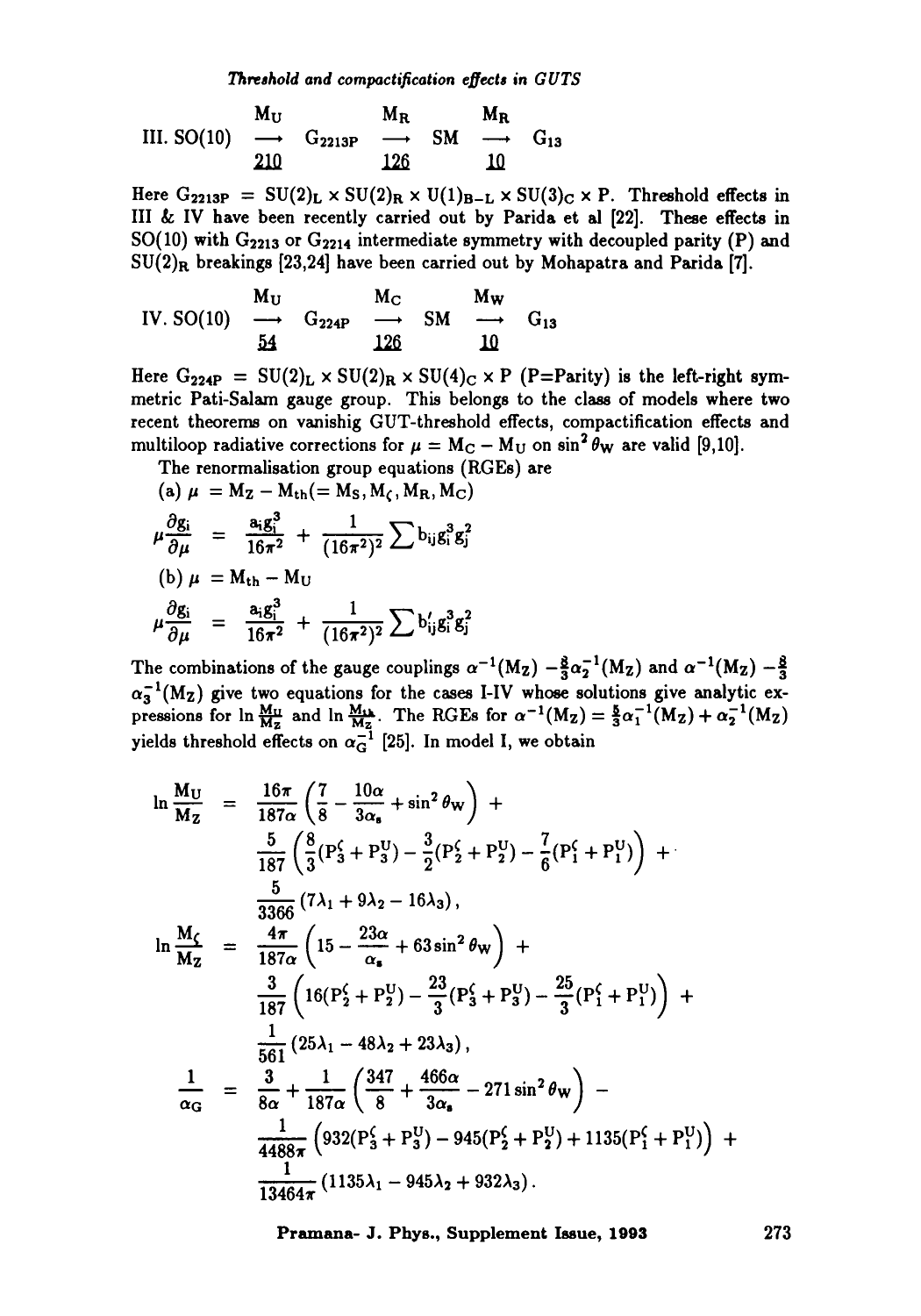## *M K Parida*

Here  $P_i^{\zeta} = B_{ij}X_j^{\zeta}$ ,  $P_i^{\Upsilon} = B'_{ij}X_j^{\Upsilon}$  the repeated index implies summation,  $X_j^{\zeta} = \ln$  $\frac{\alpha_j(M_c)}{\alpha_j(M_z)}$ ,  $X_j^U = \ln \frac{\alpha_i(M_U)}{\alpha_j(M_z)}$ ,  $B_{ij} = b_{ij}/a_j$ ,  $B'_{ij} = b'_{ij}/a'_j$ . The first (second) term containing  $\alpha$ ,  $\alpha_3$  and  $\sin^2 \theta_W$  (P<sub>1</sub>, P<sub>2</sub> and P<sub>3</sub>) represents one (two)-loop contributions. The third term containing  $\lambda_i$ 's represents threshold effects. We use the following values as the input parameters at the Z-mass consistent with the LEP data  $\sin^2 \theta_w =$ 0.2333  $\pm$  0.0008,  $\alpha_3 = 0.113 \pm 0.005$ ,  $\alpha^{-1} = 127.9 \pm 0.2$ , leading to  $\alpha_1(M_Z)$  $0.0171 \pm 0.00006$ ,  $\alpha_2(M_z) = 0.03351 \pm 0.0002$ . At first, ignoring threshold effects but including two loop contributions, we obtained  $M_{\text{C}}^0 = 10^{10.2 \pm 0.6}$  GeV,  $M_{\text{U}}^0$  =  $10^{15 \pm 0.2}$  GeV,  $\alpha_{\rm G}^{0-1} = 39.05 \pm 0.6$ .

The graphs of  $\alpha_i^{-1}(\mu)$  vs  $\mu$  have been shown in Fig. 1, demonstrating excellent unification at  $M_U^0$  and slope changes of  $\alpha_2^{-1}$  and  $\alpha_3^{-1}$  at  $M_C^0$ . When embedded in SU(5),  $\zeta$  (3, 0, 8)  $\zeta$  75 or SU(5). Thus, for spontaneous symmetry breaking (SSB) of SU(5) to the low energy symmetry through the SM, we need the Higgs representations  $24$ ,  $5$  and also  $75$  of SU(5). In contrast to other models where more than one irreducible representation of SM have been used, in this case only one additional fine tuning is needed to keep  $\zeta$  light. The superheavy Higgs components of these representations can be stated in the following manner:

 $\frac{5}{2}$  D C(1, - $\frac{2}{3}$ , 3),  $24$  D  $D_1(3,0,1) + D_2(1,0,8),$  $\text{75}$  D  $\text{E}_1(1, \frac{10}{3}, 3) + \text{E}_2(2, \frac{2}{3}, 3) + \text{E}_3(1, -\frac{10}{3}, 3) +$  $E_4(2,-\frac{3}{3},3) +E_5(2,-\frac{3}{3},6) +E_6(2,\frac{3}{3},6) +E_7(1,0,8).$ 

In Table 1 we present threshold effects on the mass scales for the model. Here the factor  $\beta$  that means the superheavy scalar masses are  $\beta^{-1}M_U - \beta M_U$ .

In the model II the corresponding equations are derived as

$$
\ln \frac{M_U}{M_Z} = \frac{\pi}{19\alpha} \left( \frac{1}{2} + 7\sin^2 \theta_W - \frac{25\alpha}{3\alpha_s} \right) +
$$
  
\n
$$
\frac{5}{76} \left[ \frac{1}{6} (P_1^U + P_1^S) + \frac{3}{2} (P_2^U + P_2^S) - \frac{5}{3} (P_3^U + P_3^S) \right] -
$$
  
\n
$$
\frac{5}{76} \left( \frac{1}{3} \lambda_1 + 3\lambda_2 - \frac{10}{3} \lambda_3 \right),
$$
  
\n
$$
\ln \frac{M_S}{M_Z} = \frac{12\pi}{19\alpha} \left( 1 - 5\sin^2 \theta_W + \frac{7\alpha}{3\alpha_s} \right) -
$$
  
\n
$$
\frac{1}{19} \left[ 5 (P_1^U - P_1^S) - 12 (P_2^U + P_2^S) + 7 (P_3^U + P_3^S) \right] -
$$
  
\n
$$
\frac{2}{19} (5\lambda_1 - 12\lambda_2 + 7\lambda_3),
$$
  
\n
$$
\frac{1}{\alpha_G} = \frac{3}{8\alpha} + \frac{3}{76\alpha} \left( \frac{47}{2} + \frac{250\alpha}{3\alpha_s} - 146\sin^2 \theta_W \right) -
$$
  
\n
$$
\frac{1}{76\pi} \left[ 45 (P_1^U + P_1^S) - 51 (P_2^U + P_2^S) + 25 (P_3^U + P_3^S) \right] +
$$
  
\n
$$
\frac{1}{48\pi} (45\lambda_1 - 51\lambda_2 + 25\lambda_3).
$$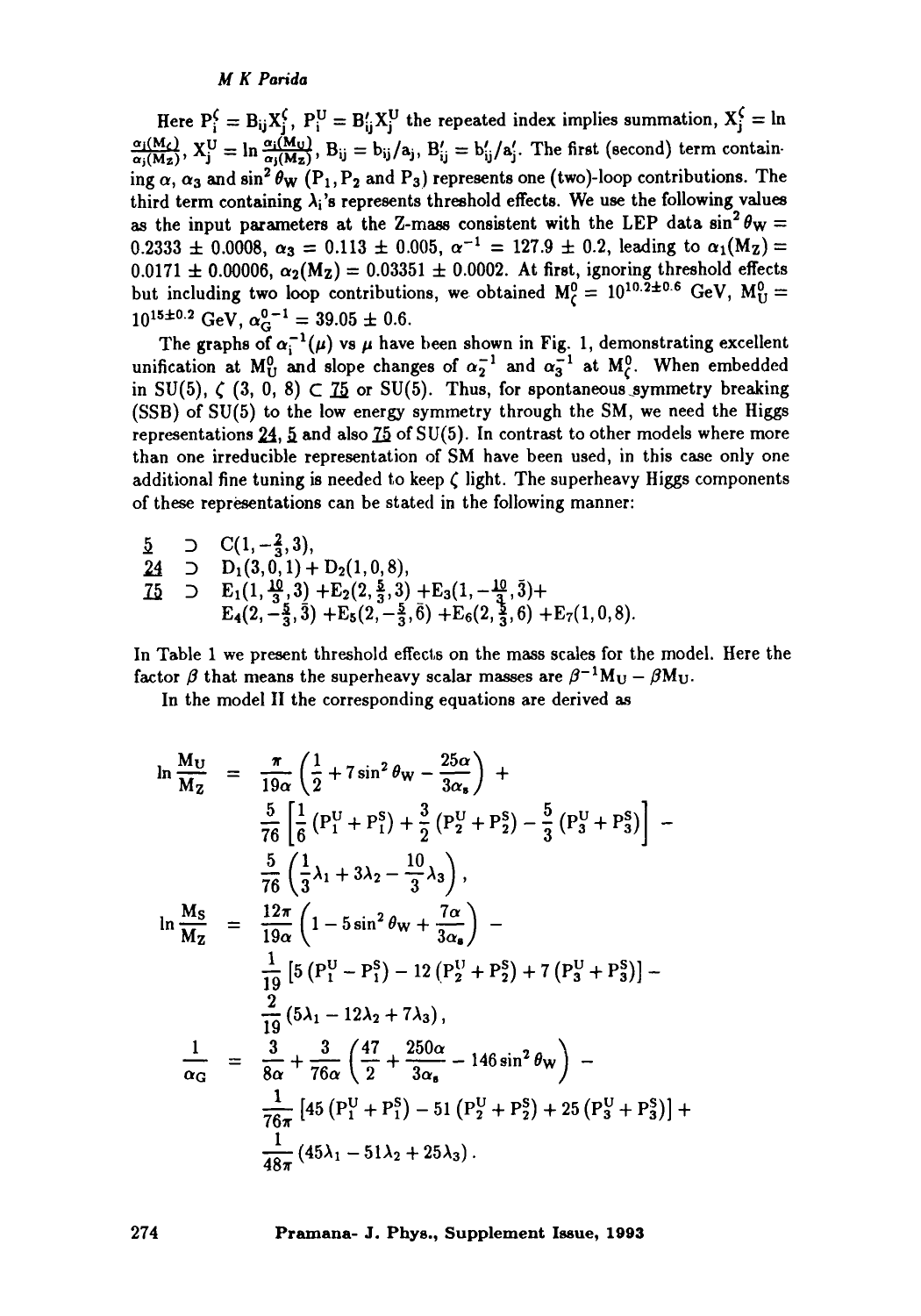

Figure 1. Variation of inverse GUT-couplings in the blooming grand desert model with a real  $\zeta$ .

Ignoring threshold effects ( $\lambda_i = 0$ ), these equations yield  $\ln \frac{M_S}{M_Z} = -1.28 + 3.66$  $\pm 3.6$ ; In  $\frac{642}{642}$  = 32.91 -0.93  $\pm 0.92$  where the first, second and third numbers in the R.H.S. are one-loop, two-loop, and experimental-uncertainty contributions, leading to  $M_{\rm S}^{\rm g}=10^{321.5}$  GeV,  $M_{\rm U}^{\rm g}=10^{13.9\pm0.4}$  GeV. Noting the superheavy components as  $24 \supset M_{\Sigma}(3,0,1) + M_{\Sigma}(1,0,8) + M_{\mathcal{V}}(2,\frac{5}{3},3) + M_{\mathcal{V}}(2,-\frac{5}{3},\overline{3}), \underline{5} \supset M_{\mathcal{H}}(1,-\frac{2}{3},3), \overline{5}$  $\supset M_H(1, \frac{4}{3}, 3)$  and using  $M_U = M_V$  we obtain  $\Delta \ln \frac{M_S}{M_Z} = -\frac{2}{10} \eta_{\Sigma} + \frac{18}{10} \eta_{\rm H}$ ,  $\Delta \ln \frac{M_U}{M_Z} =$  $\frac{4}{19}\eta_H - \frac{8}{19}\eta_\Sigma$  and  $\Delta\alpha_G^{-1} = (43\eta_H - 27\eta_\Sigma)/48\pi$  where  $\eta_i = \ln \frac{M_i}{M_{\rm tot}}$ . Threshold effects for the degenerate case with  $\beta = 5 - 10$  are presented in Table 1. In this case we wish to stress that compared to the work of Amaldi et al the experimental uncertainties are evaluated more accurately. For the first time we have separated one and two-loop contributions to the respective scales, ttisano et al. [19] obtain

$$
(3\alpha_2^{-1} - 2\alpha_3^{-1} - \alpha_1^{-1})(M_Z) = \frac{1}{2\pi} \left(\frac{12}{5} \ln \frac{M_H}{M_Z} - 2 \ln \frac{M_S}{M_Z}\right),
$$
  

$$
(5\alpha_1^{-1} - 3\alpha_2^{-1} - 2\alpha_3^{-1})(M_Z) = \frac{1}{2\pi} \left(12 \ln \frac{M_V^2 M_E}{M_Z^3} + 8 \ln \frac{M_S}{M_Z}\right).
$$

They also include threshold effects at M<sub>S</sub> and obtain

$$
2.4 \times 10^{13} \text{GeV} \leq M_{\text{H}} \leq 2.3 \times 10^{17} \text{GeV};
$$
  

$$
0.9 \times 10^{16} \text{GeV} \leq (M_{\text{V}}^2 M_{\Sigma})^{\frac{1}{3}} \leq 3.1 \times 10^{16} \text{GeV}.
$$

**Pramana- J. Phys., Supplement Issue, 1993 275**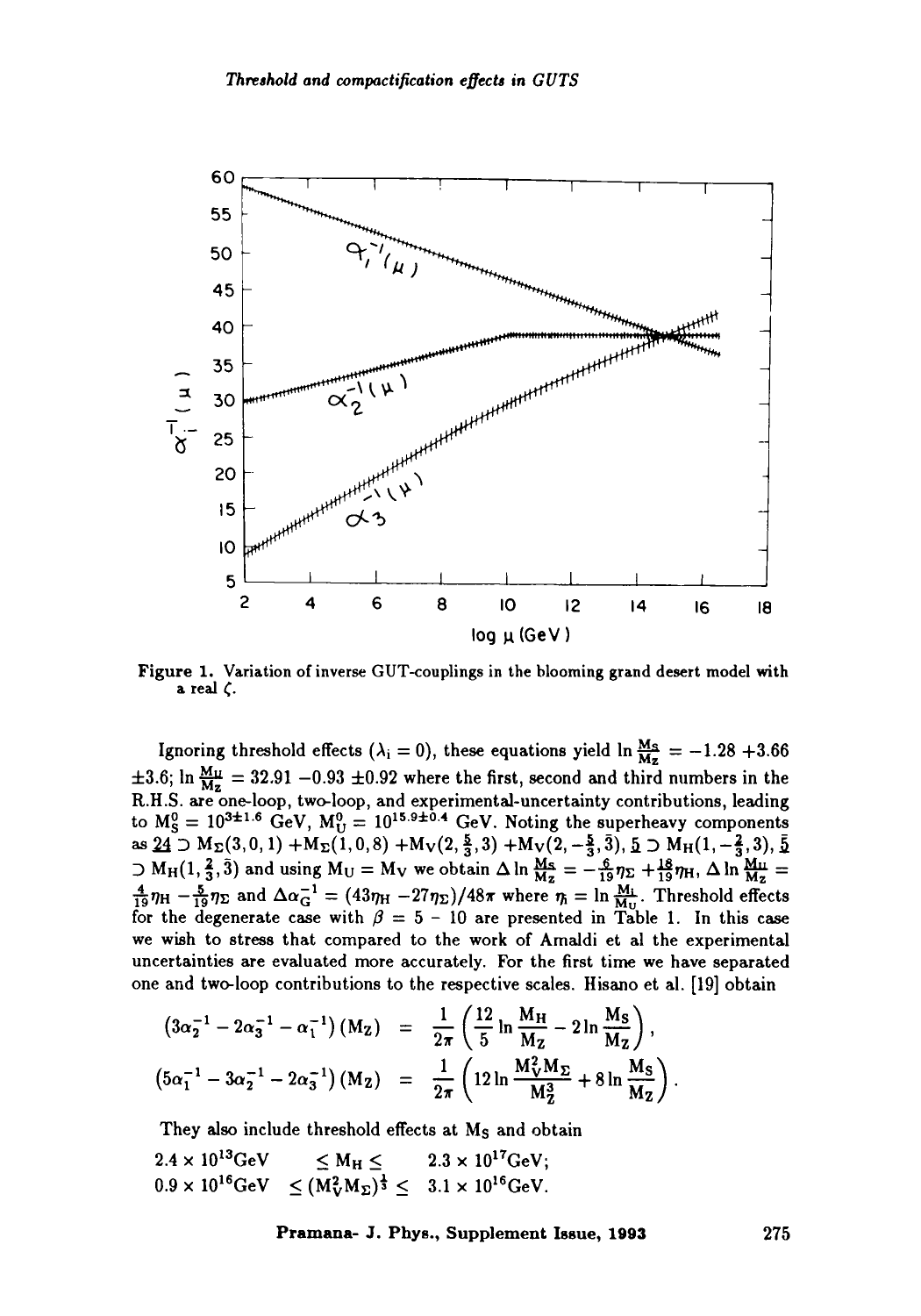Table I. Threshold effects in SU(5) **and** SUSY SU(5). All superheavy scalars in the first (last) rows have been taken to be nondegenerate (degenerate) and  $M_{th} = M_c(M_s)$ in the first second model.

| Model          | β  | $M_{th}/M_{th}^0$       | $M_U/M_U^0$             | $\alpha_{\rm G}^-$      |
|----------------|----|-------------------------|-------------------------|-------------------------|
| $SU(5)$ with   | 10 | -2.6<br>$10+3.0$        | $+0.38$<br>$10^{-0.35}$ | $39.05_{-1.4}^{+1.6}$   |
| $\zeta(3,0,8)$ | 5  | $-0.17$<br>$10^{+0.22}$ | $10^{+0.23}$            | $39.05^{+1.08}_{-0.92}$ |
| <b>SUSY</b>    | 10 | $10^{\pm 0.7}$          | $10^{+0.47}$            | $25.7 \pm 0.31$         |
| SU(5)          | 5  | $10^{+0.44}$            | $10^{10.33}$            | $25.7 \pm 0.21$         |

They identify  $(M_V^2M_\Sigma)^{\frac{1}{3}} \simeq M_{\rm GUT}$  as an effective unification scale. In the case with  $G_{2213P}$  intermediate symmetry, we have

$$
\ln \frac{M_U}{M_Z} = \frac{\pi}{147\alpha} \left( \frac{15}{2} + 33 \sin^2 \theta_W - \frac{53\alpha}{\alpha_s} \right) + \n\frac{1}{392} \left( -5 P_{2R}^U - 27 P_{2L}^U - \frac{10}{3} P_{BL}^U + \frac{106}{3} P_{Y}^R - 27 P_{2L}^R + \frac{106}{3} P_{3C}^R \right) \n+ \frac{1}{1176} \left( 27 \lambda_{2L}^U + 5 \lambda_{2R}^U + \frac{10}{3} \lambda_{BL}^U - \frac{106}{3} \lambda_{3C}^U + 27 \lambda_{2L}^R + \frac{25}{3} \lambda_{Y}^R \right) \n- \frac{106}{3} \lambda_{3C}^R \right), \n\ln \frac{M_R}{M_Z} = \frac{8\pi}{7\alpha} \left( \frac{1}{4} - \sin^2 \theta_W + \frac{\alpha}{3\alpha_s} \right) - \n\frac{1}{14} \left( 3 P_{2L}^U - P_{2R}^U - \frac{4}{3} P_{3C}^U - \frac{2}{3} P_{BL}^U - \frac{5}{3} P_{Y}^R + 3 P_{2L}^R - \frac{4}{3} P_{3C}^R \right) - \n\frac{1}{42} \left( 3 \lambda_{2L}^U - \lambda_{2R}^U - \frac{2}{3} \lambda_{BL}^U - \frac{4}{3} \lambda_{3C}^U + 3 \lambda_{2L}^R - \frac{5}{3} \lambda_{Y}^R - \frac{4}{3} \lambda_{3C}^R \right), \n\frac{1}{\alpha_G} = \frac{3}{8\alpha} - \frac{11}{42\alpha} \left( \frac{3}{4} + \frac{\alpha}{\alpha_s} - 3 \sin^2 \theta_W \right) - \frac{3}{224\pi} \left( 10 P_{2L}^U + 5 P_{2R}^U - \frac{4}{3} P_{3C}^U \right) - \frac{1}{224\pi} \left( 10 \lambda_{2L}^U + 5 \lambda_{2R}^U + 4 \lambda_{BL}^U - \frac{4}{3} \lambda_{3C}^U + 10 \lambda_{Y}^R -
$$

Excluding threshold effects,  $M_R^0 = 10^{10.0 \pm 0.4}$ GeV,  $M_U^0 = 10^{15.5 \pm 0.3}$  GeV,  $\alpha_G^{0-1}$  $43.6 \pm 0.4$ .

In case IV with  $G_{224P}$  intermediate symmetry, we obtain

$$
\ln \frac{M_U}{M_Z} = \frac{3\pi}{550\alpha} \left( \frac{27}{2} + 17\sin^2 \theta_W - \frac{53\alpha}{\alpha_s} \right) + \frac{9}{4400} \left( -9P_{2R}^U - \frac{61}{3}P_{2L}^U + \frac{88}{3}P_{4C}^U + 15P_Y^C - \frac{61}{3}P_{2L}^C + \frac{106}{3}P_{3C}^C \right) -
$$

**276 Pramana- J. Phys., Supplement Issue, 1993**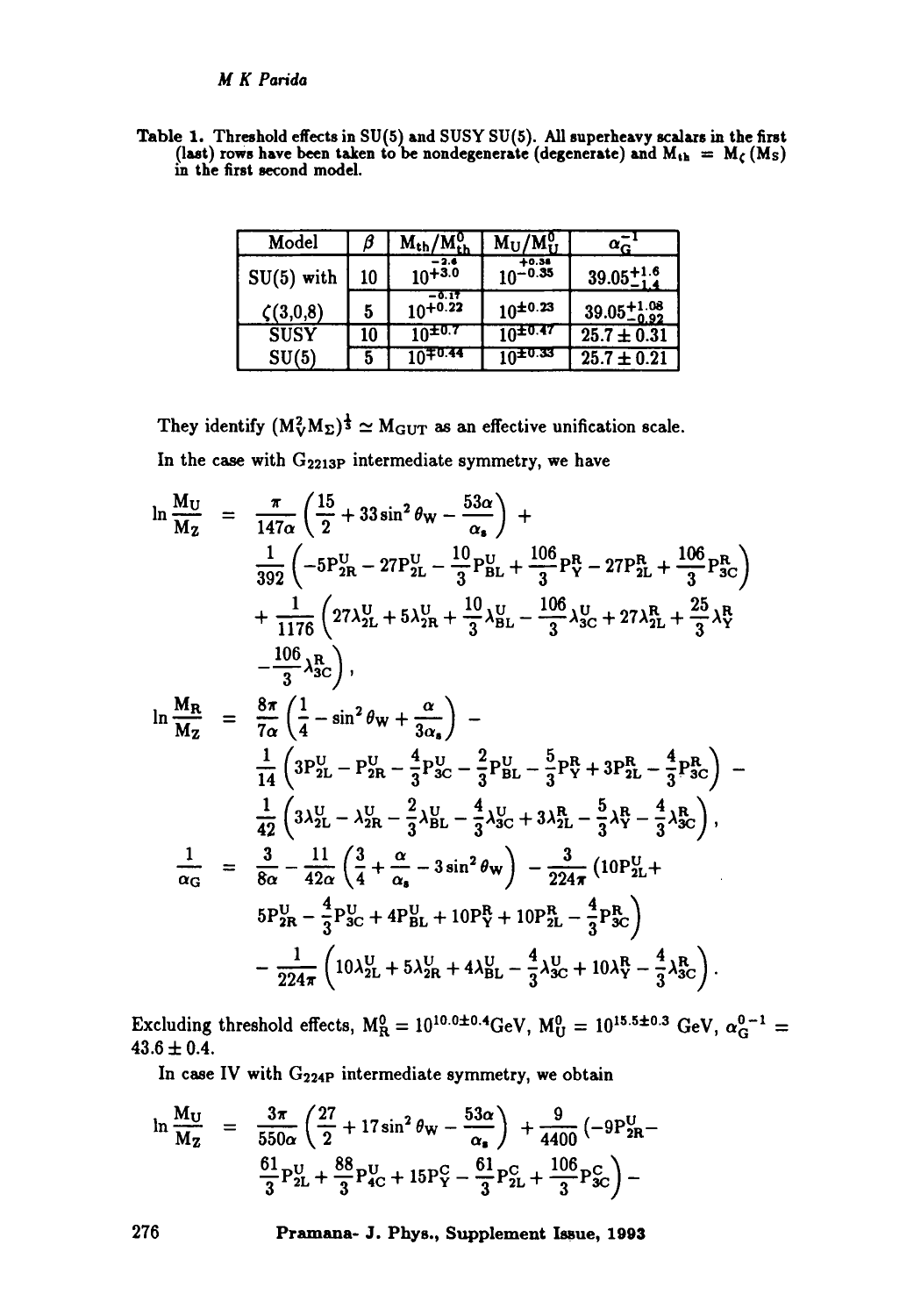*Threshold and compactification effects in GUTS* 

$$
\frac{3}{4400} \left( -\frac{61}{3} \lambda_{2L}^{U} - 9 \lambda_{2R}^{U} + \frac{88}{3} \lambda_{4C}^{U} + \frac{106}{3} \lambda_{3C}^{C} - \frac{61}{3} \lambda_{2L}^{C} - 15 \lambda_{Y}^{C} \right),
$$
  
\n
$$
\ln \frac{M_{C}}{M_{a}} = \frac{3\pi}{11\alpha} \left( \frac{1}{2} - \sin^{2} \theta_{W} - \frac{\alpha}{3\alpha_{a}} \right) +
$$
  
\n
$$
\frac{3}{88} \left( P_{2L}^{U} - P_{2R}^{U} + \frac{2}{3} P_{3C}^{C} - \frac{5}{3} P_{Y}^{C} + P_{2L}^{C} \right) -
$$
  
\n
$$
\frac{1}{88} \left( \lambda_{2L}^{U} - \lambda_{2R}^{U} + \frac{2}{3} \lambda_{3C}^{C} + \lambda_{2L}^{C} - \frac{5}{3} \lambda_{Y}^{C} \right),
$$
  
\n
$$
\frac{1}{\alpha_{G}} = \frac{1}{11\alpha} \left( \frac{91}{25} + \frac{181}{75} \frac{\alpha}{\alpha_{a}} - \frac{28}{25} \sin^{2} \theta_{W} \right) - \frac{1}{1100\pi} \left( 63 P_{2L}^{U} + 91 P_{2R}^{U} + 121 P_{4C}^{U} + 63 P_{2L}^{C} + \frac{455}{3} P_{Y}^{C} + \frac{181}{3} P_{3C}^{C} \right) + \frac{1}{3300\pi}
$$
  
\n
$$
\left( 63 \lambda_{2L}^{U} + 91 \lambda_{2R}^{U} + 21 \lambda_{4C}^{U} + 63 \lambda_{2L}^{C} + \frac{455}{3} \lambda_{Y}^{C} + \frac{181}{3} \lambda_{3C}^{C} \right).
$$

Ignoring threshold effects, we obtain  $M_C^0 = 10^{13.6 \pm 0.2}$  GeV,  $M_U^0 = 10^{15 \pm 0.25}$  GeV,  $\alpha_{\rm G}^{\rm U-1} = 40.6\pm 0.2$ . The uncertainties here are due to those in the experimental values of  $\sin^2 \theta_w$ ,  $\alpha_s$  and also  $\alpha^{-1}(M_Z)$ . Threshold effects on  $M_U$ , intermediate scales  $M_I$  (=  $M_C$  or  $M_R$ ), and  $\alpha_G$  for the case III and IV are shown in Table 2 where the effects on  $M_U$  have been extremized. The superheavy scalar components belonging to a given GUT-representation have been taken to be degenerate near  $M_U$ , but all other components near  $M_I$  haven been taken to be degenerate while respecting the parity restoration constraints for  $\mu \ge M_I$ . For  $\beta = \frac{M_I}{M_{II}} = \frac{1}{10}$ -10 (M<sub>i</sub>  $=$  superheavy scalar masses), we obtain

$$
M_U = 10^{15 \pm .45 \pm .25} (10^{15.5 \pm .36 \pm .30}) \text{ GeV},
$$
  
\n
$$
M_C = 10^{13.6 \pm 0.4 \pm 0.2} (M_R = 10^{10.0 \pm 0.1 \pm 0.4}) \text{ GeV},
$$
  
\n
$$
\alpha_G^{-1} = 40.6^{+0.2}_{-2.0} \pm 0.2 (43.61 \pm 1.0 \pm 0.4)
$$

for the model with  $G_{224P}$  ( $G_{2231P}$ ) as the intermediate symmetry. Thus the prediction for  $\tau_p$  by model IV saturates the Super-Kamiokande limit while model III yields  $\tau_p \leq 10^{36}$  yrs when  $\beta \simeq 10$ . Threshold effects in SO(10), with G<sub>2213</sub> or G<sub>224</sub> as single intermediate symmetries with parity broken at  $M_U$ , have been carried out recently by Mohapatra and Parida [7] under the assumption of degenerate Higgs scalars also at  $M_I$ . If these scalar are taken as nondegenerate, an additional threshold uncertainty  $M_1/M_1^0 \simeq 10^{\pm 1}$  is introduced as shown in the last row of Table 2. Comparing this with the present analysis, it is clear that threshold uncertainties are reduced due to the presence of parity at the intermediate scale even though the superheavy scalar masses could be nondegenerate. But we will demonstrate in the following sections that in case IV  $M_C = 10^{13.6 \pm 0.4 \pm 0.2}$  GeV in a number of GUTs for  $\beta=10$  although M<sub>U</sub> might change due to different threshold or compactification effects in various models.

## **3. Compactification effects**

In the usual Kaluza-Klein type higher dimensional theories the Einstein-Hilbert action in 4+D dimensions leads to the corresponding action in 4-dimensions and the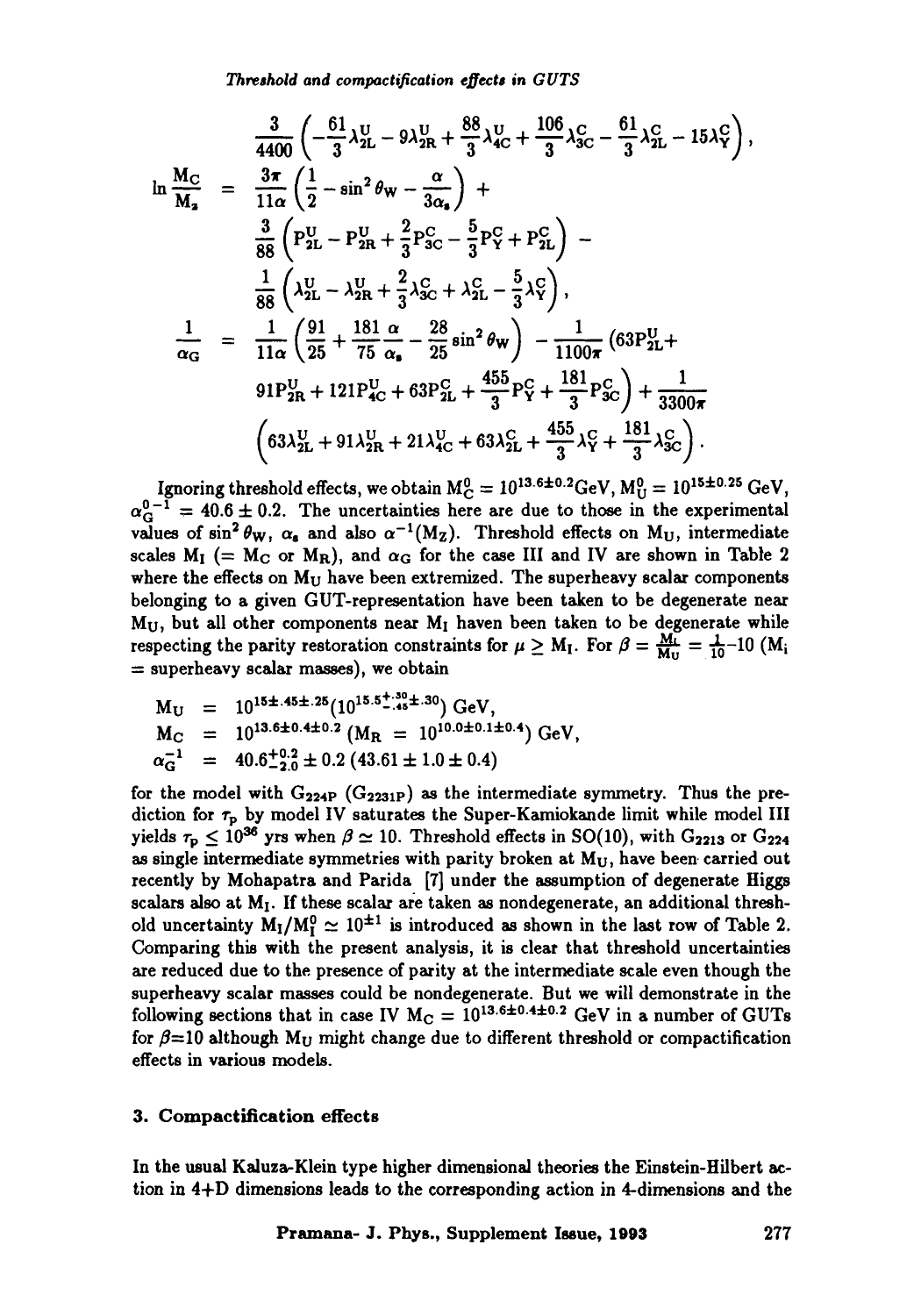#### *M K Parida*

| Model       | ß  | $M_I/M_I^0$          | $\rm M_U/M_U^0$                | $\alpha_{\rm G}$     |
|-------------|----|----------------------|--------------------------------|----------------------|
| $G_{2213P}$ | 10 | $10^{\pm 0.10}$      | $+.30$<br>$10^{-.43}$          | $44.0^{+1.0}_{-0.8}$ |
|             | 5  | $10^{\pm.07}$        | $\overline{10^{-.30}}$         | $44.0 \pm 0.63$      |
| $G_{224P}$  | 10 | $10^{+.27}_{+.36}$   | $-14$<br>$10^{+.40}$           | $40.6_{+0.2}^{-2.0}$ |
|             | 5  | $-20$<br>$10^{+.26}$ | $-.30$<br>$10^{+.27}$          | $40.6_{+0.2}^{-1.4}$ |
| $G_{2213}$  | 10 | $10^{+.30}_{+.10}$   | $\frac{10^{-10.4}}{10^{-0.5}}$ | 46.2                 |
| $G_{224}$   | 10 | $10^{-2.5}$          | $10^{-2.7}$                    | 45.9                 |

Table 2. Threshold effects in SO(10) with  $G_{2213P}$  and  $G_{224P}$  as single intermediate symmetries.  $M_I = M_R(M_C)$  for the first (next) two rows. The effects for  $G_{2213}$  and G224 have been derived from formulas of Mohapatra and Parida [7].

kinetic energy of the gauge fields with the additional presence of 5-dimensional operators when extra D dimensions are compactified [26]. The origin of such effects has been related to the geometry of the compact space by a number of authors [27]. In 1984 it was noted tht SUSY or non-SUSY SU(5) or SO(10) with  $G_{224P}$  might have drastic changes in GUT predictions due to such opertors. However in non-SUSY SU(5) the presence of 5-dim. operators  $\eta \text{Tr}(\mathbf{F}_{\mu\nu}\phi_{(24)}\mathbf{F}^{\mu\nu})/2\mathbf{M}_{\text{G}}$  (M<sub>G</sub> = compactification scale,  $\eta = 0(1)$ ) decreases sin<sup>2</sup>  $\theta_{\rm W}$  below 0.21 for M<sub>U</sub>  $\geq 10^{15}$  GeV [28,29]. Further if the effects of a 6-dim. operator of the type  $\eta' \text{Tr}(\overline{F_{\mu\nu}} \phi_{(24)}^2 F^{\mu\nu})/2M_G^2$  is also considered in the Lagrangian, it has been shown [30] that the  $\tilde{SU}(5)$  GUT with such gravity induced effects could have  $\tau_p \ge 10^{38}$  yrs. for sin<sup>2</sup>  $\theta_W$ ,  $\alpha_s$  and  $\alpha(M_Z)$ consistent with the present LEP measurements. Effects of other forms of 6-dim. operators have also been investigated [31]. Effects of 5-dim. operators in SO(10) with an  $SU(2)_L \times U(1)_R \times SU(4)_C$  intermediate symmetry has been shown to make the model accessible to experimental tests by rare kaon decays [11]. With  $G_{2213}$ intermediate symmetry and parity broken at the GUT-scale, low mass  $W_R$ -boson within the TeV scale are also possible in SO(10) when compactification effects are included [12] through the 5-dim. operators  $\eta \text{Tr}(\mathbf{F}_{\mu\nu} \phi_{(24)} \mathbf{F}^{\mu\nu})/2\mathbf{M}_{\mathbf{G}}$ . But in constrast to the observations [28] that M<sub>C</sub> and  $\sin^2 \theta_W$  change in case IV due to compactification effects, Patra and Parida [32] have found that neither of these quantities changes due to the 5-dim. operator  $\eta \text{Tr}(\mathbf{F}_{\mu\nu} \phi_{(24)} \mathbf{F}^{\mu\nu})/2\mathbf{M}_{\mathbf{G}}$ . On the other hand, it is possible to enhance the unification scale  $M_{II}$  from  $10^{15}$  to  $10^{19}$  GeV depending upon the values of  $M_G$  and  $\eta$  leading to the possibility of a very stable proton. Compactification and threshold effects on superstring inspired GUTs are subjects of current investigation by a number of authors [33,34].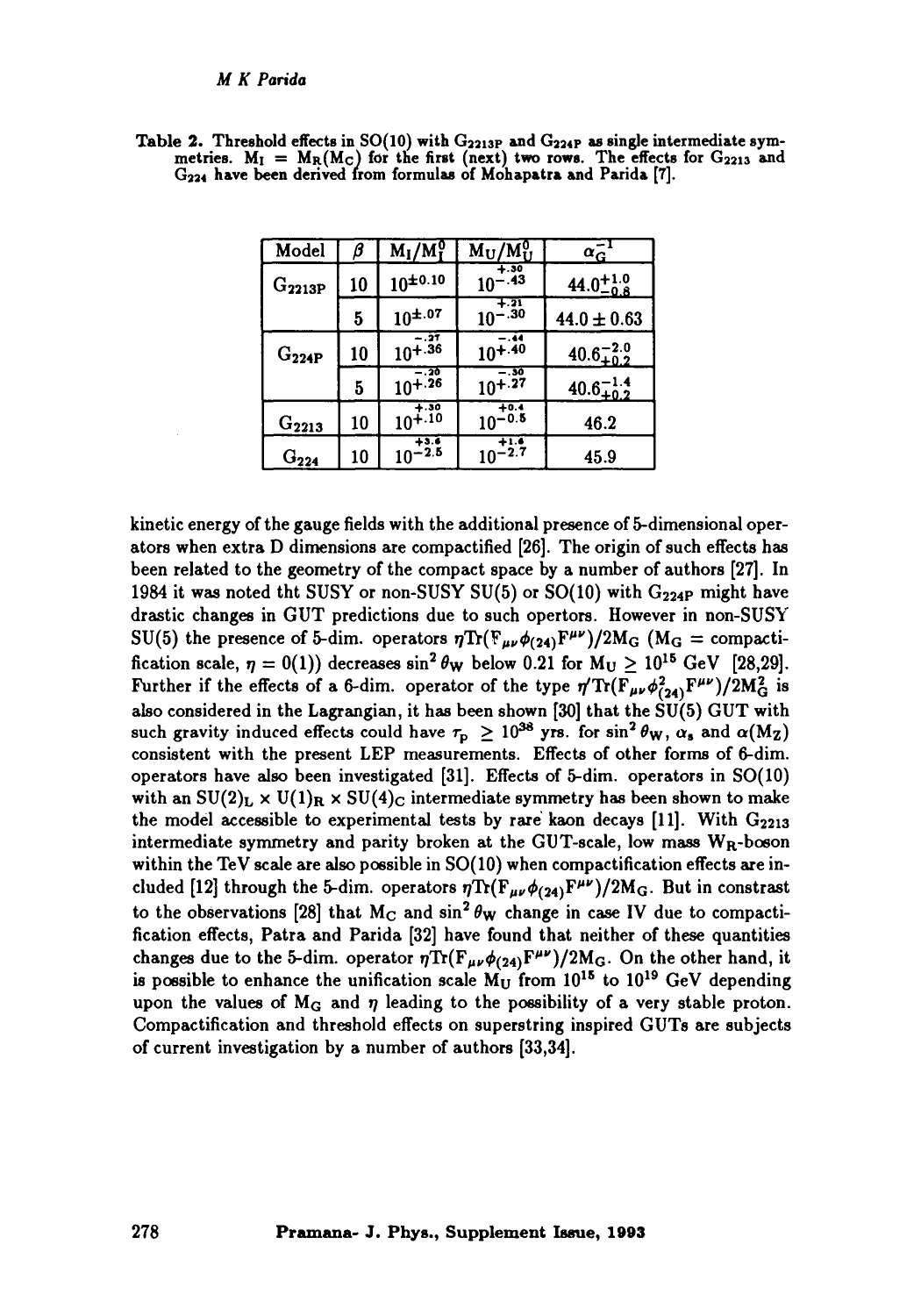# **4. Implications of theorems on vanishing threshold effects, Compactification effects and multiloop radiative corrections at high mass**  scale8

We now discuss the implications of theorem [9,10] mentioned abovr and show how they are very useful in estimating threshold or compactification effects, or multiloop contribution at high mass scales. We also mention a theorem due to Mohapatra [35] where the vanishing of the threshold contribution to the mass scales or  $\sin^2 \theta_W$  has been proved in the case of a degenerate representation. In fact, the vanishing of GUT-threshold or compactification effects or two loop contributions for  $\mu =$  $M_C - M_U$  on the intermediate scale  $M_C$  in case IV has been shown to follow from the following theorems [22],

Theorem-1: In all GUTs where the  $G_{224P}$  symmetry breaks at the highest intermediate scale (M<sub>I</sub>), the GUT-threshold contribution to  $\sin^2 \theta_W$  vanishes. Theorem-2: In all GUTs where the  $G_{224P}$  symmetry breaks at the highest intermediate scale, the gauge-boson renormalization to every m-loop order  $(m \ge 2)$  has vanishing contributions to  $\sin^2 \theta_w$ .

Since the proof of Theorem-1 does not depend upon any specific form of  $\lambda_i(M_U)$ ,  $i = 2L$ , 2R, 4C, it holds to cancel the compactification effects or any other nonrenormalizable or nonperturbative contributions to the corrected boundary condition. Theorems 1 and 2 lead to vanishing GUT-threshold and compactifications effects and multiloop radiative corrections arising from  $\mu = M_1 (M_C) - M_U$  to the intermediate scale  $M_C$  in model IV. It is because of this reason that  $M_C$  receives threshold corrections only from the intermediate threshold and no contribution from the GUT-threshold or any compactification effect even though  $M_U$  is modified by all such contributions as has been noted recently [9,10,32]. As against the conclusion by Dixit and Sher [36] that all SO(10) models are liable to large threshold-effect uncertainties, these theorems reveal the existence of a class of GUTs including model IV where precise predictions on  $M_{\rm C}$  are possible. That the GUT-threshold effect, compactifications effects and the relevant two-loop contribtuions vanish at  $M_C$  can be checked directly from the expression for  $\ln \frac{M_C}{M_Z}$  where left-right symmetry for  $\mu \ge M_{\rm C}$  demands  $\lambda_{2L}^{\rm U} = \lambda_{2R}^{\rm U}$  and  $P_{2L}^{\rm U} = P_{2R}^{\rm U}$ . As a consequence of the second theorem, the two-loop contribution on  $\ln \frac{MG}{MG}$  exists only from the integration in the range  $\mu = M_Z - M_C$  contributing only 0.2%.

Mohapatra [35] has proved a theorem which is very useful in estimating threshold effects. According to this theorem threshold corrections to unification and intermediate scales as well as  $\sin^2 \theta_W$  and  $\alpha_s$  vanish for a Higgs multiplet of the grand unified group which does not acquire vacuum expectation values provided that all its submultiplets are degenerate in mass after symmetry breaking. An important outcome of this theorem is that threshold related uncertainties in the relevant physical quantities are the same even if several Higgs multiplets are used to break the gauge symmetry at any stage.

## **5. Discussion and conclusion**

With the analytic expressions available for the mass scales and the GUT-coupling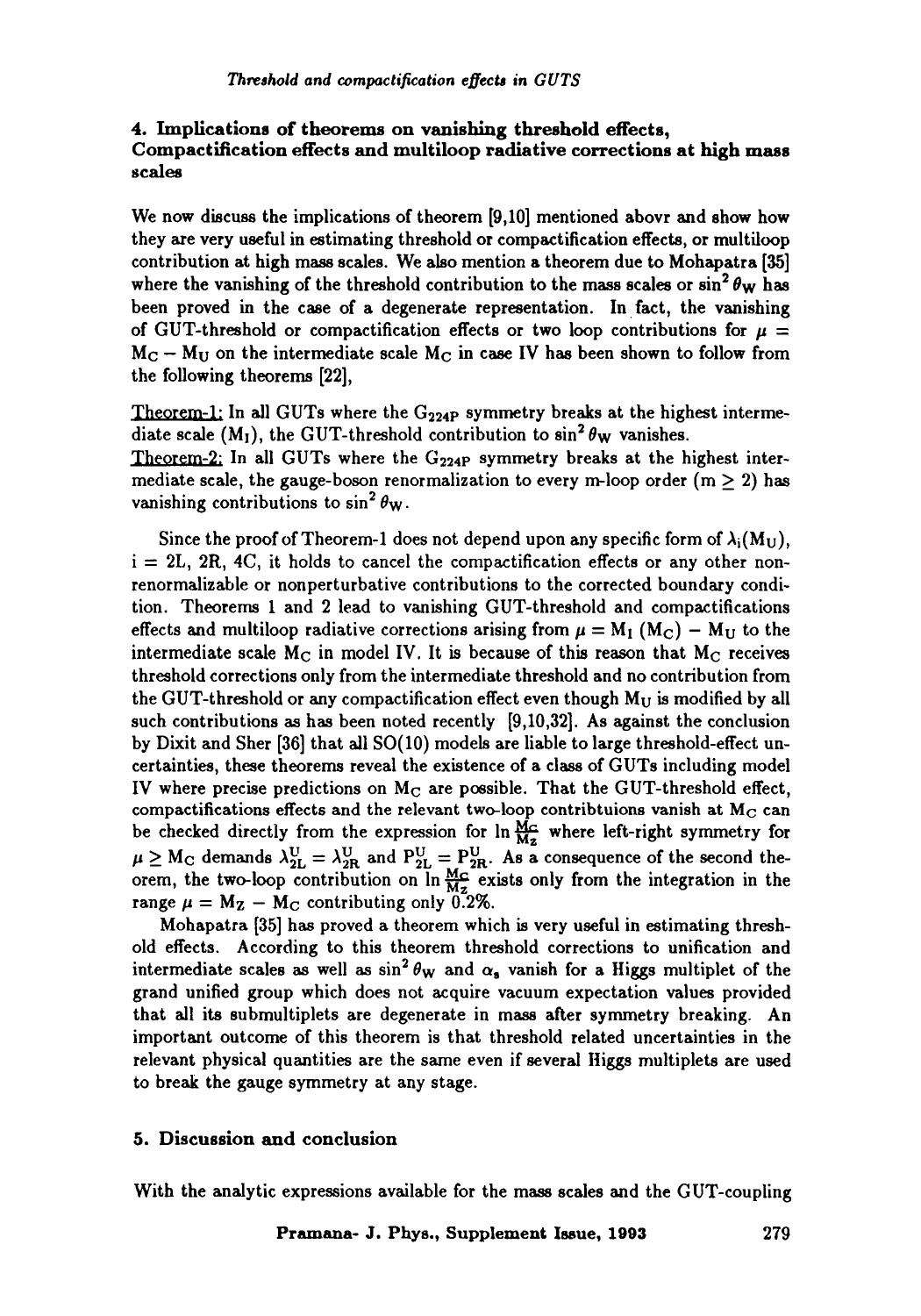*M K Parida* 

constants, besides separating out one-loop, two-loop and threshold effects, we have a better estimation of experimental uncertainties compared to the numerical methos in the corresponding cases [1]. Ignoring threshold effects, these equations can yield the mass scales and the GUT-coupling for given values of  $\sin^2 \theta_w$ ,  $\alpha_s$  and  $\alpha(M_Z)$ . Our one-loop term for  $\ln \frac{M_s}{M_z}$  in model II is  $-1.3$  as compared to  $-2.1$  by Barbieri and Hall with  $\alpha_s = 0.118$ . These analytic expressions are essential for threshold effects which are necessary before ruling out a model on the basis of experimental data (e.g. lower bound on  $\tau_p$ ). The models I and IV predict proton lifetimes saturating the Super-Kamiokande limits. Models I and Ill-IV predict Majorana neutrino masses as per the diagram shown in Fig.2,  $m_{\nu_1} \simeq \lambda m_{q_1} \langle \phi^0 \rangle \langle \Delta_R^0 \rangle / M_{\Delta_L}^2$ , where  $\Delta_R(\Delta_L)$  is the right (left)-handed triplet carrying two units of lepton number and contained in 126 of SO(10), and  $\langle \phi^0 \rangle$  is the standard Higgs vacuum expectation value [24,37]. The masses of  $\nu_e$  and  $\nu_\mu$  are consistent with values needed for solar neutrino flux in the MSW mechanism. The mas of  $\nu_{\tau}$  is nearly  $\simeq$  10 eV in model I and IV. In the  $SO(10)$  model with  $G_{2213}$  or  $G_{224}$  intermediate symmetry, the neutrino massees are given by the usual see-saw mechanism. If the nonadiabatic MSW solution to solar neutrino puzzle is accepted, then  $SO(10)$  with  $G_{2213}$  intermediate symmetry is severely constrained [7].



Figure 2. Feynman diagram for the Majorana mass of the left-handed neutrino in **models** I, III and IV.

In all GUTs having  $G_{224P}$  [38] as intermediate symmetry, the prediction of the intermediate scale is precise inspite of unknown masses of superheavy particles and poorly known compactification effects. However, low mass  $W_R^{\pm}$  gauge bosons around the TeV scale are permitted in models with decoupled parity and  $SU(2)_R$ -breakings with larger neutrino masses [24,39,40].

## Acknowledgements

Encouragement from Professor S.M. Roy and support through a project from the Department of Science and Technology, New Delhi are gratefully acknowledged.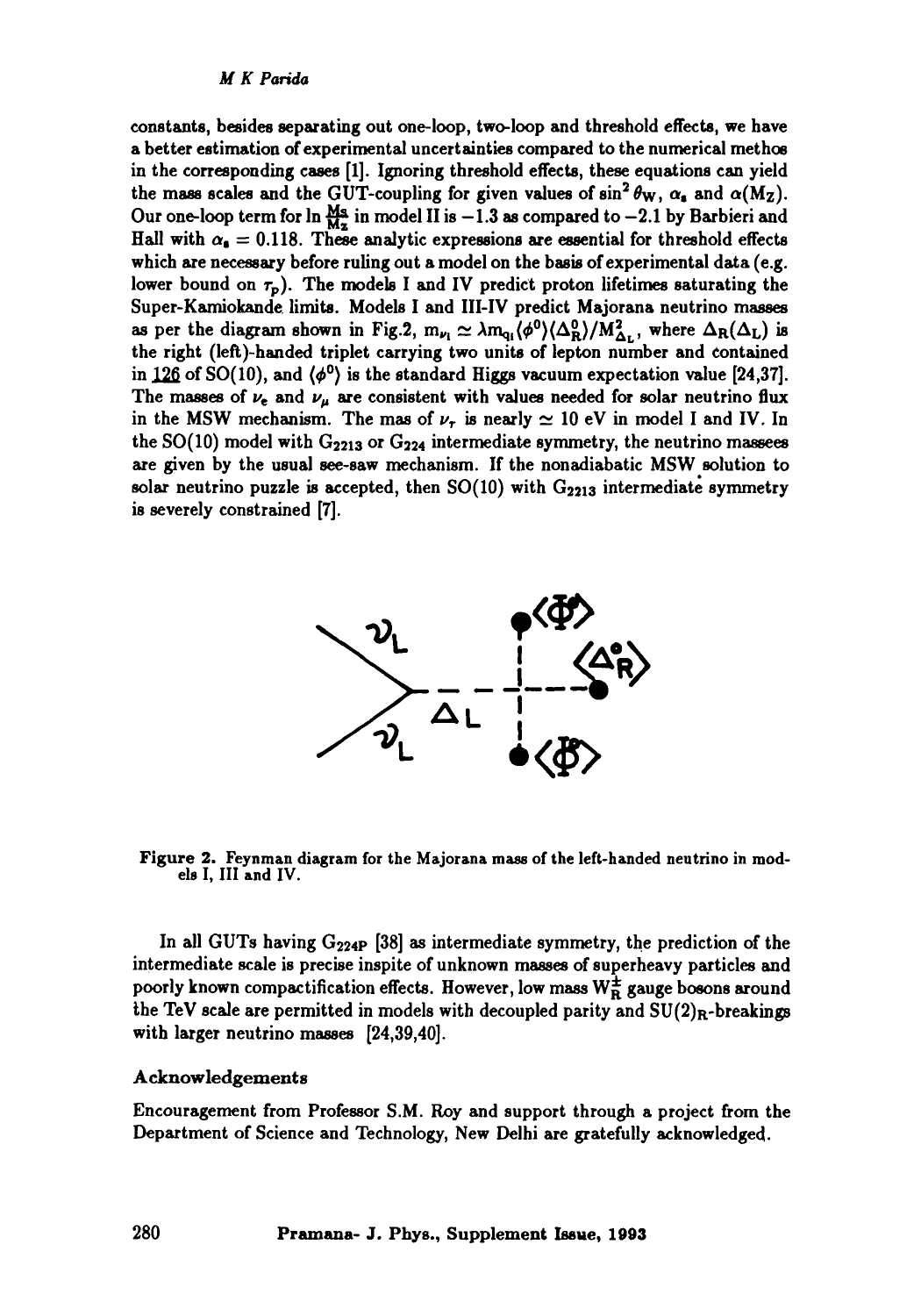### References

- [1] U. Amaldi et al, Phys. Lett. B281 (1992) 374.
- [2] P. Langacker and M. Luo, Phys. Rev. D44 (1991) 817.
- [3] J.C. Pati, Proc. A.D. Sakharov Int. Conf. Moscow (1991).
- [4] J.C. Pati, X High Energy Physics Symposium, Bombay (1992).
- [5] J. Ellis, S. Kelly and D.V. Nanopolus, Phys. Lett. B260 (1991) 131.
- [6] N.G. Deshpande, K. Ellis and P.B. Pal, Phys. Rev. D46 (1992) 2261.
- [7] R.N. Mohapatra and M.K. Parida, University of Maryland Report UMD-PP-92-179 (1992) (to appeax in Phys. Rev.).
- [8] M.L. Kynshi and M.K. Parida, NEHU/HEP/996 (1992).
- [9] M.K. Parida and P.K. Patra, Phys. Rev. Lett. 66 (1991) 858.
- [10] M.K. Paxida and P.K. Patra, Phys. Rev. Lett. 68 (1992) 754.
- [11] M.K. Parida and P.K. Patra, Phys. Rev. 39 (1989) 2000.
- [12] M.K. Parida and P.K. Patra, Phys. Lett. B234 (1990) 45.
- [13] L.J. Hall, Nucl. Phys B178 (1981) 75.
- [14] S. Weinberg, Phys. Lett. B91 (1980) 51.
- [15] M.B. Einhorn and D.R.T. Jones, Nucl. Phys. B196 (1982) 475.
- [16] H. Murayama and T. Yanagida, TU-370 (1991).
- [17] T.G. Rizzo, ANL-HE-PR-91-92 (1991).
- [18] R. Barbierri and L.J. Hall, Phy. Rev. Lett. 68 (1992) 752.
- [19] J. Hisano, H. Murayama and T. Yanagida, Phys.Rev.Lett. 69 (1992) 1014.
- [20] S. Dey and M.K. Parida, NEHU Report (1992, unpublished).
- [21] P. Nath and R. Arnowitt, Erice School Lectures, 14-22 July (1992).
- [22] M.K. Paxida, P.K. Patra, M.L. Kynshi and M. Rani (1992, in preparation).
- [23] D. Chang, R.N. Mohapatra and M.K. Parida, Phys. Rev. Lett. 52 (1984) 1072; D. Chang, R.N. Mohapatra and M.K. Parida, Phys.Rev. D30 (1984) 1052.
- [24] D. Chang, R.N. Mohapatra, J. Gipson, R.E. Marshak and M.K. Parida, Phys. Rev. **D31 (1985) 1718;**  D. Chang, R.N. Mohapatra, Phys. Rev. D32 (1985) 1248.
- [25] M.K. Parida, Phys. Lett. B196 (1987) 163.
- [26] T. Appelquist, A. Chodos and P.G.O. Freund, Modern Kaluza-Klein Theories (1987) (Addison Wesley).
- [27] K. Choi and J.E. Kim, Phys. Lett. B176 (1986) 103.
- [28] Q. Shaft and C. Wetterich, Phys. Rev. Lett. 52 (1984) 857.
- [29] C.T. Hill, Phys. Lett. B135 (1984) 47.
- [30] M.K. Parida, P.K. Patra and A.K. Mahanty, Phys.Rev. D39 (1989) 316.
- [31] B. Brahmachari et al., PRL-TH-7 (1992) (unpublished).
- [32] P.K. Patra and M.K. Parida, Phys. Rev. D44 (1992) 2179.
- [33] V.S. Kaplunovsky, Nucl. Phys. B307 (1988) 145.
- [34] G.K. Leontaris and N.D. Tarcas, Phys. Lett. B291 (1992) 44.